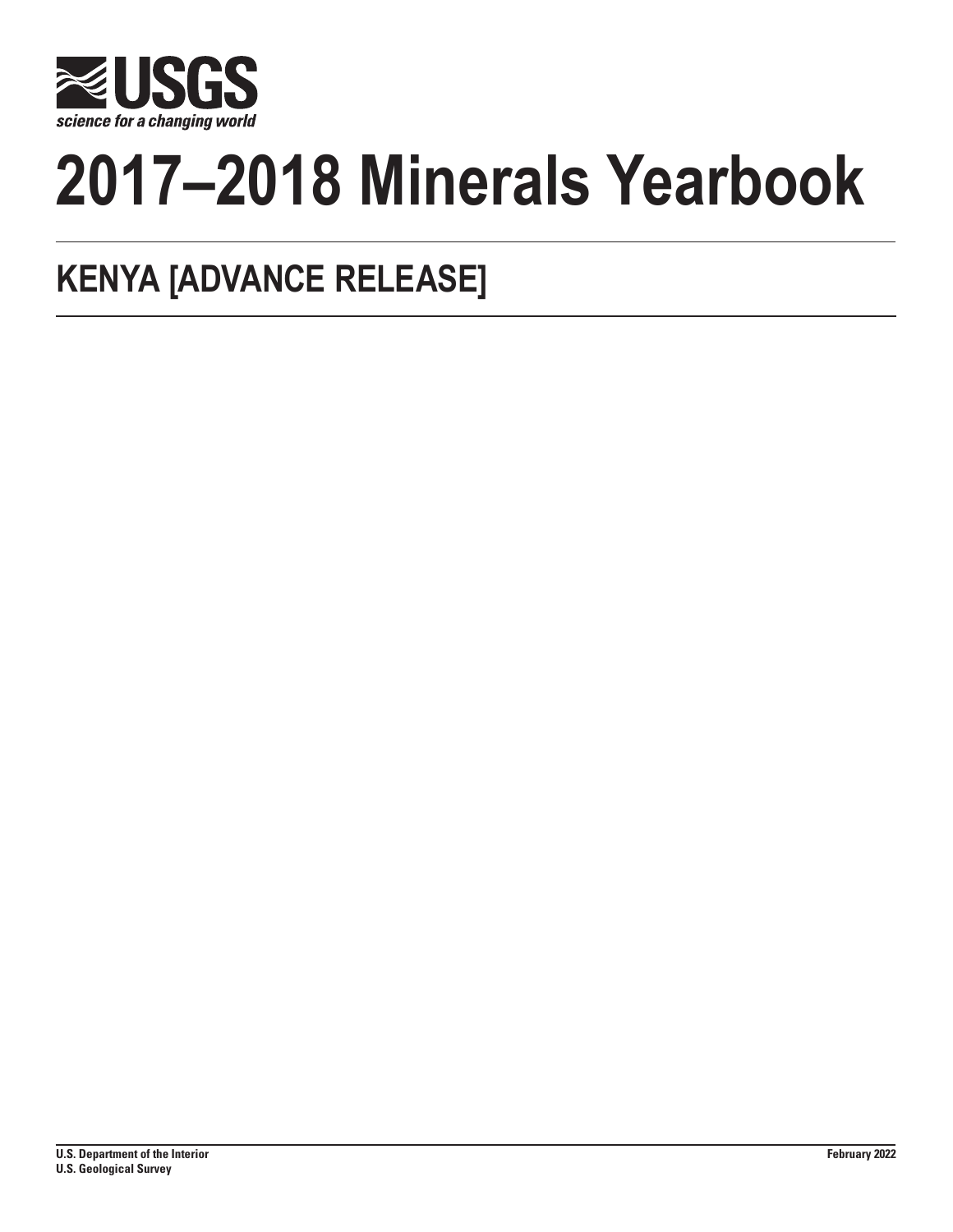# **The Mineral Industry of Kenya**

# By Thomas R. Yager

# **Note: In this chapter, information for 2017 is followed by information for 2018.**

In 2017, Kenya played a significant role in the world's production of ilmenite, rutile, natural soda ash, and zircon. The country's share of the world's mine production of rutile was about 11%; ilmenite, 5%; zircon, 3%; and natural soda ash, 2%. Other domestically significant mining and mineral processing operations included cement production. Kenya was not a globally significant consumer of minerals in 2017 (Bedinger, 2019a, b; Bolen, 2019).

# **Minerals in the National Economy**

In 2017, the manufacturing sector accounted for 8.4% of the country's gross domestic product (GDP); the construction sector, 5.8%; and the mining and quarrying sector, 0.8%. The value of output in the mining and quarrying sector increased by 6.1% in 2017 and 9.5% in 2016. Ilmenite, rutile, and zircon accounted for 2.6% of Kenya's total exports of about \$5.1 billion<sup>1</sup> in 2017; iron and steel, 2.2%; soda ash, 1.3%; and other minerals and mineral products, including cement, fluorspar, glassware, salt, scrap metal, and stone, sand, and gravel, 2.4%. Cement was exported, including to the countries of Tanzania and Uganda. Mineral fuels accounted for 14.6% of the total imports of \$16.7 billion in 2017; iron and steel, 4.8%; chemical fertilizers, 1.7%; and nonferrous metals, 1% (Kenya National Bureau of Statistics, 2018, p. 22, 24, 95, 97, 112).

Formal employment in the mining and quarrying sector was reported to be about 15,000 workers in 2017 compared with 15,196 in 2016 and 9,001 in 2012. Privately owned mining operations accounted for 96% of mining employment in 2017. The clay, sand, and stone quarrying subsector employed 8,864 Kenyans in 2016 (the latest year for which data were available); chemical and fertilizer mineral mining, 2,841; and other mining and quarrying, 3,491. Employment in mineral-processing operations was reported to be at least 19,872 workers in 2016. The basic iron and steel manufacturing subsector employed 7,985 Kenyans in 2016; cement, lime, and plaster, 5,111; other nonmetallic mineral products, 3,568; glass and glass products, 1,866; refractory products, 1,068; and refined petroleum products, 274 (Kenya National Bureau of Statistics, 2017, p. 62–63; 2018, p. 41, 44).

In May 2016, the President of Kenya signed the Mining Act 2016, which replaced the Mining Act 1940. The new legislation gave the Government a 10% free-carried interest in mining operations, legalized artisanal mining, simplified the types of mining and exploration licenses, established requirements to use domestic goods and services and submit mine closure plans, and mandated that companies' production volumes

and revenues paid to the Government and copies of mining agreements be made publicly available. The Mining Act 2016 also created a new National Mining Corporation and mandated that the national Government receive 70% of mining royalties; the County Governments, 20%; and the communities in which mining operations take place, 10% (Piper, 2016; Finan and Nyabira, 2017).

# **Production**

In 2017, Kenya's production of garnet (other than green garnet) increased by an estimated 530%; gold, by 214%; cordierite, by an estimated 100%; amethyst, by an estimated 99%; green garnet, by an estimated 44%; refined lead, by an estimated 27%; diatomite, by 14%; and refined salt, by 10%. Between 2013 and 2017, Kenya became a globally significant ilmenite, rutile, and zircon producer. Aquamarine output decreased by an estimated 87% in 2017; sapphire, by an estimated 76%; tourmaline, by an estimated 54%; and ruby, by an estimated 21%. Fluorspar mining shut down in 2016. Between 2013 and 2017, cordierite production decreased by an estimated 99%; aquamarine, by an estimated 98%; tourmaline, by an estimated 89%; other garnet, by an estimated 84%; and gold, by 76% (table 1; Kenya National Bureau of Statistics, 2018, p. 143; Ngigi Colin, Kenya Ministry of Mines, written commun., August 4, 2017).

## **Structure of the Mineral Industry**

Most of Kenya's mining and mineral-processing operations were privately owned, including the diatomite, fluorspar, gemstone, ilmenite, rutile, salt, soda ash, and zircon mines; the lime plants; and the steel mills except for Numerical Machining Complex Ltd. All cement plants except for East Africa Portland Cement Company Ltd. (EAPC) were privately owned. The Government owned Kenya Petroleum Refineries Ltd. (KPRL), which remained closed in 2017, and held a 52% share in EAPC. Artisanal miners produced gemstones and gold. Diatomite, ilmenite, rutile, soda ash, and zircon were produced by one company each (table 2).

## **Commodity Review**

# *Metals*

**Gold.**—In May 2015, Mid Migori Mining Company Ltd. (Red Rock Resources plc of the United Kingdom, 75%) started legal action against the Government after its special prospecting licenses at the Migori project were revoked. As of the end of 2017, the dispute had not been resolved (Red Rock Resources plc, 2018a).

<sup>1</sup> Where necessary, values have been converted from Kenyan shilling (KSh) to U.S. dollars (US\$) at an annual average exchange rate of KSh103.41=US\$1.00 for 2017.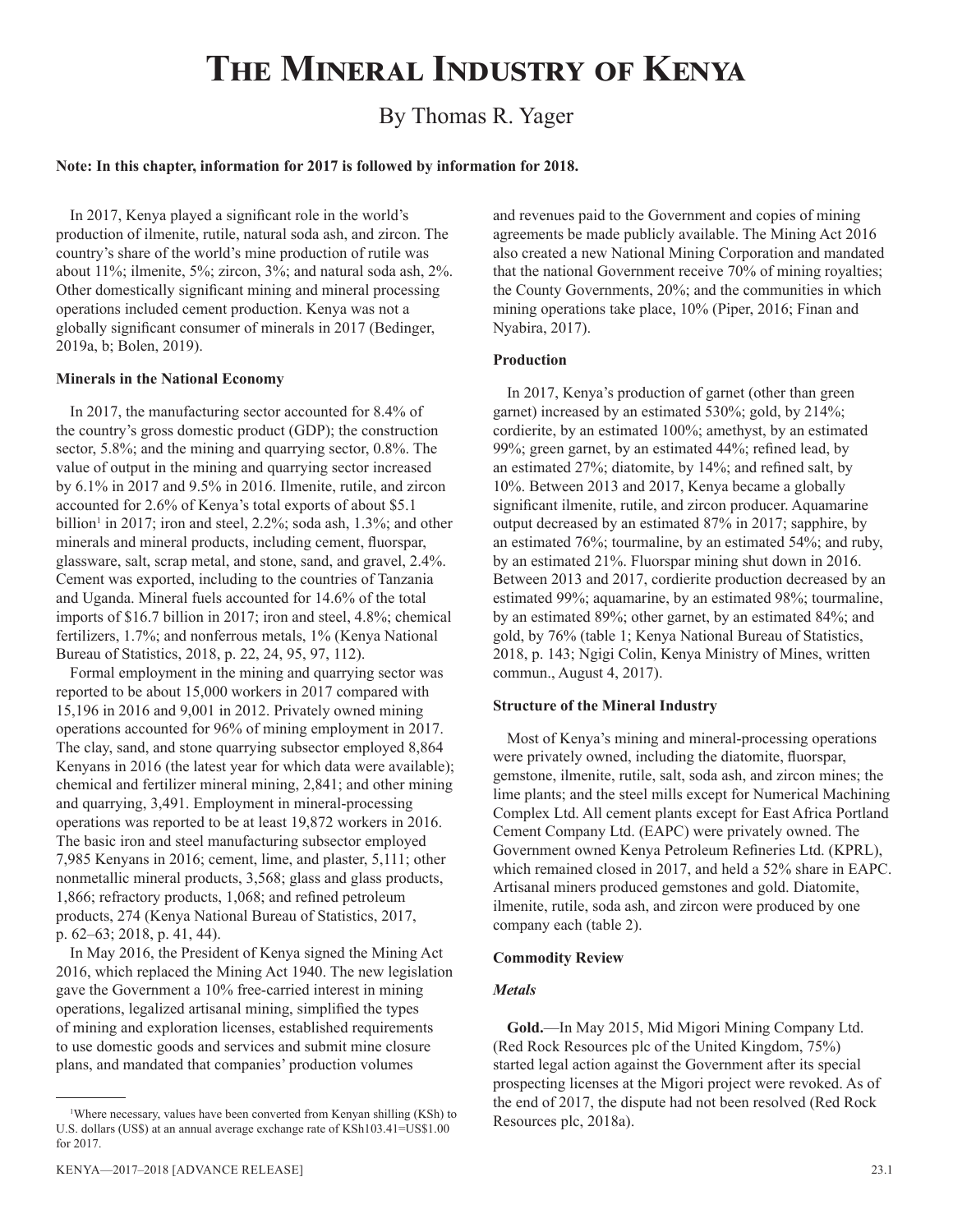**Iron Ore and Iron and Steel.**—Wanjala Mining Co. mined iron ore at Kishushe in 2012; the company's mining operations were suspended by the Government in 2013 because of a legal dispute with Kishushe Ranching Co-operative Society Ltd. regarding land ownership. In January 2017, the Government ordered Wanjala to restart mining. As of yearend, production had not yet restarted (Mkanyika, 2017; Mnyamwezi, 2018).

Kenya's rolling mills produced an estimated 720,000 metric tons (t) of steel products in 2017 compared with a revised 690,000 t in 2016. Tononoka Steel Ltd. (a subsidiary of Tononoka Group) produced steel products from scrap; the company planned to increase its production capacity to 220,000 metric tons per year (t/yr) from 91,000 t/yr by the end of 2017. The country also imported 1.37 million metric tons (Mt) of iron and steel products in 2017 compared with about 1.44 Mt in 2016 and about 778,000 t in 2012 (table 1; Jiwaji, 2014; Ngugi, 2016; Kenya National Bureau of Statistics, 2017, p. 161; 2018, p. 94, 164).

**Niobium (Columbium) and Rare Earths.**—Before August 2013, Pacific Wildcat Resources Corp. (PAW) of Canada explored for niobium and rare earths at the Mrima Hill project. The Government canceled all exploration, mining, and prospecting licenses issued between January 15, 2013, and May 15, 2013, including PAW's mining license, in August 2013, because the licenses reportedly were issued without proper documentation. As of the end of 2017, PAW was engaged in a legal dispute with the Government regarding the mining license (Jiwaji, 2013; Business Daily, 2018).

**Titanium and Zirconium.**—In December 2013, Base Resources Ltd. of Australia started mining at the Kwale mineral sands deposit. In 2017, Base Resources produced 470,317 t of ilmenite, 91,456 t of rutile, and 42,217 t of zircon compared with 468,903 t of ilmenite, 88,288 t of rutile, and 39,687 t of zircon in 2016. Zircon recovery rates increased to 77% in December 2017 from 73% in December 2016. The company planned to produce between 450,000 and 480,000 t of ilmenite, between 88,000 and 94,000 t of rutile, and between 36,000 and 41,000 t of zircon at Kwale in its fiscal year 2018. Production from the mine was exported to Europe and China (Base Resources Ltd., 2017, 2018b).

# *Industrial Minerals*

**Cement.**—At the end of 2017, Kenya had seven cementproducing companies with a combined capacity of about 9.7 million metric tons per year (Mt/yr). National cement output was 6.23 Mt in 2017 compared with 6.72 Mt in 2016 and 4.69 Mt in 2012. Increased cement production in recent years was attributable to the opening of new plants and the expansion of existing plants. Recent additions to capacity included National Cement Company Ltd.'s expansion to 900,000 t/yr from 350,000 t/yr in 2015 and Mombasa Cement Ltd.'s upgrades and process optimizations in 2017 that increased capacity at its Athi River plant to 2 Mt/yr from 1.6 Mt/yr. Karsan Ramji & Sons Ltd. opened a new plants in Athi River in 2015 and Nakuru in 2017, each with a capacity of 220,000 t/yr (Kiarie and Njihia, 2014; International Cement Review, 2016a; 2018a, b, f; Kenya National Bureau of Statistics, 2017, p. 203; 2019, p. 166; Mwangi, 2017).

Cemtech Ltd. of India started construction in the first half of 2016 on its new plant at Pokot with a capacity of 1.2 Mt/yr. As of yearend 2017, it was unclear when the plant would start operations. ARM Cement Ltd. planned to complete a new plant in Kitui County by 2021; the capacity was expected to be 2.5 Mt/yr. Dangote Group of Nigeria's two new plants with a capacity of 1.5 Mt/yr each at Mombasa and Nairobi were expected to be completed by 2021 or 2022 (Global Cement, 2016; International Cement Review, 2016b, 2017).

Cement capacity also was likely to increase because of the expansions of existing plants. Savannah Cement Ltd. planned to increase capacity at its Athi River plant to 2.4 Mt/yr from 1.5 Mt/yr by 2018. In January 2017, Bamburi Cement Ltd. started the expansion of its Athi River plant by 900,000 t/yr. The company planned to complete the expansion by 2018 or 2019; total capacity would increase to 3.2 Mt/yr from 2.3 Mt/yr. National Cement also planned to increase capacity at its Athi River plant to 1.8 Mt/yr from 900,000 t/yr by 2018 (International Cement Review, 2016a, 2017, 2018a).

Kenya's cement consumption was 5.79 Mt in 2017 compared with 6.31 Mt in 2016 and 3.99 Mt in 2012 because of growth in the construction sector. As of December, Bamburi Cement held a 33% market share; Mombasa Cement, 16%; EAPC and Savannah Cement, 15% each; ARM Cement, 13%; and National Cement, 8%. From 2011 to 2016, private nonresidential and residential construction activity in Kenya's main cities increased by 209% and 130%, respectively. From 2012 to 2016, the paved road network increased to 11,976 kilometers (km) from 9,612 km (Kenya National Bureau of Statistics, 2017, p. 207, 211, 245, 2018, p. 174-175; Mwangi, 2017).

**Clay and Shale and Crushed Stone.**—The majority of Kenya's cement was produced from domestically quarried limestone and shale. Based on cement production of 6.23 Mt and clinker imports of 1.5 Mt, clay and shale production for use in cement was estimated to be 950,000 t in 2017 (Kenya National Bureau of Statistics, 2018, p. 94, 168).

**Fluorspar.**—In 2016, Kenya Fluorspar Co. Ltd. produced 42,656 t of fluorspar at its Kimwarer Mine compared with 64,395 t in 2015. The company suspended mining operations in 2016 because of decreased demand and prices for fluorspar on world markets; production remained shut down in late 2017 (Lismore-Scott, 2017; Ngigi Colin, Kenya Ministry of Mines, written commun., August 4, 2017).

**Gemstones.**—Amethyst, aquamarine, cordierite, garnet, ruby, sapphire, tourmaline, and other gemstones were mined in Kenya. The production of amethyst increased to an estimated 48,000 kilograms (kg) in 2017 from 24,168 kg in 2016; total garnet, to an estimated 4,200 kg from 1,634 kg; and cordierite, to an estimated 2 kg from 1 kg. In 2017, color-change garnet production was estimated to be more than 2,300 kg; green garnet, 1,800 kg; and red garnet, 55 kg. Amethyst was mined at locations including the Baobab Mine in Kitui County. Color-change garnet and green garnet were mined in Taita Taveta County (Ngigi Colin, Kenya Ministry of Mines, written commun., August 4, 2017).

Tourmaline production decreased to an estimated 3,700 kg in 2017 from 8,064 kg in 2016. In 2017, mixed-color tourmaline production was estimated to be more than 1,700 kg, green tourmaline, more than 1,600 kg; and yellow tourmaline, 340 kg. Sapphire production decreased to an estimated 5,600 kg in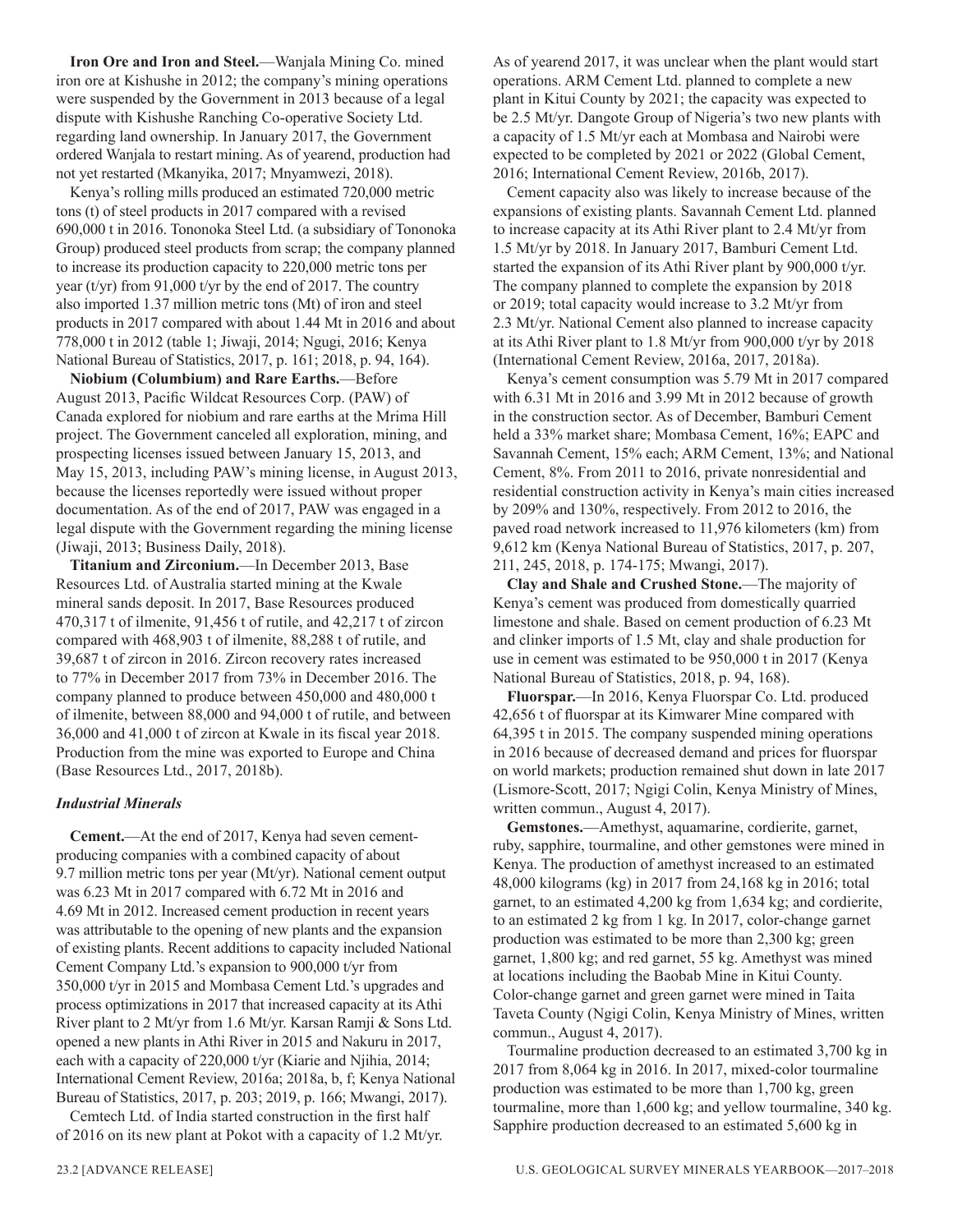2017 from 22,939 kg in 2016. In 2017, more than 99% of national sapphire production was estimated to be blue sapphire. Ruby production decreased to an estimated 3,400 kg in 2017 from 4,300 kg in 2016 and aquamarine, to an estimated 8 kg from 60 kg. Yellow and green tourmaline were mined in Taita Taveta County (Ngigi Colin, Kenya Ministry of Mines, written commun., August 4, 2017).

Most of the gemstones produced in Kenya were exported before cutting and polishing. Between 2015 and 2017, total cut and polished gemstone production was less than 1 kilogram per year (Ngigi Colin, Kenya Ministry of Mines, written commun., August 4, 2017).

**Nitrogen, Phosphate Rock, and Potash.**—Between 2013 and 2017, Kenya's fertilizer imports were an average of about 660,000 t/yr. Agricultural production was limited by high fertilizer costs. Toyota Tsusho East Africa Ltd. (a subsidiary of Toyota Tsusho Corp. of Japan) operated a fertilizer blending plant at Chesegem. The company planned to upgrade its plant to a manufacturing facility; production could start after 2020. Ammonia for use in fertilizers could be produced from hydrocarbons after the startup of crude petroleum production (Andae, 2017; Kenya National Bureau of Statistics, 2018, p. 94).

**Soda Ash.**—Tata Chemicals Magadi Ltd. (an indirect subsidiary of Tata Group of India) mined trona from Lake Magadi. In 2017, production was 303,580 t compared with 301,719 t in 2016 and 468,215 t in 2013. Production decreased since 2013 because of the closure of one of the company's processing plants and the siltation of Lake Magadi. About 94% of soda ash production was exported between 2015 and 2017. Soda ash was consumed domestically by glass producers and by ARM Cement in the production of sodium silicate (Kenya National Bureau of Statistics, 2018, p. 93, 143).

# *Mineral Fuels*

**Coal.**—Centum Investment Company Plc and a consortium of Chinese companies planned to build a new coal-fired power station at an estimated cost of \$2 billion in Lamu County. As of the end of 2017, development of the project was on hold because of a lawsuit regarding environmental concerns (Sengupta, 2018).

**Petroleum.**—In March 2017, Tullow Oil plc of the United Kingdom and its joint-venture partners Africa Oil Corp. of Canada and Maersk Olie og Gas A/S of Denmark signed a production-sharing agreement with the Government for the Turkana oilfields. The companies planned to start small-scale production of about 2,000 barrels per day (bbl/d) of crude petroleum at Turkana in June and large-scale production of 100,000 bbl/d in 2020. The estimated life of the Turkana oilfields was 25 years. Production was expected to be exported by truck and rail during the small-scale production phase and by an 865-kilometer pipeline from the oilfields to the Port of Lamu in the large-scale production phase (Otuki, 2017).

As of the end of September 2017, the startup of small-scale production was delayed until at least February 2018. Delays were attributable to civil unrest in Turkana County and disputes between the National and Turkana County governments regarding revenue sharing from crude petroleum production (Michira, 2017).

# **MINERAL INDUSTRY HIGHLIGHTS IN 2018**

In 2018, Kenya's GDP was nearly \$88 billion.<sup>2</sup> The mining and quarrying sector accounted for about 0.8% of the GDP. The principal mineral exports were ilmenite, iron and steel, soda ash, rutile, and zircon (Kenya National Bureau of Statistics, 2019, p. 22, 94, 110).

# **Production**

Sulfuric acid production increased by an estimated 62% in 2018, and soda ash, by 12%. The production of lime and clay other than bentonite decreased by an estimated 15% each in 2018, and zircon, by 14%. Crude petroleum production started and iron ore remining restarted.

# **Commodity Review**

In October 2018, the Government withdrew its opposition to Mid Migori obtaining its licenses for the Migori gold project. A tribunal at the International Centre for Settlement of Investment Disputes ruled against PAW in its dispute with the Government regarding the Mrima Hill niobium and rare-earths project (Obulutsa and Malalo, 2018; Red Rock Resources plc, 2018b).

Samruddha Resources Kenya Ltd. of India restarted iron ore mining at Wanjala's former operation in April 2018; the company produced at least 55,000 t by yearend. In early December, the High Court of Kenya ordered the Kenya Revenue Authority (KRA) to allow Samruddha Resources to export its production to India. KRA previously had withdrawn its permission for the company to export its production (Mnyamwezi, 2018; Muyanga, 2018).

In July 2018, Devki Steel Mills Ltd. announced plans to build a new raw steel plant with a capacity of 300,000 t/yr by 2020. The company planned to open new iron ore mines in Kenya to supply its plant. At the end of 2018, it was unclear whether Tononoka Steel had completed its expansion (Kariuki, 2018).

Base Resources produced 453,133 t of ilmenite, 95,715 t of rutile, and 36,387 t of zircon in 2018 compared with 470,317 t of ilmenite, 91,456 t of rutile, and 42,217 t of zircon in 2017. Ilmenite and zircon ore grades decreased in 2018. The company planned to produce between 385,000 and 415,000 t of ilmenite, between 88,000 and 94,000 t of rutile, and between 31,000 and 34,000 t of zircon at Kwale in its fiscal year 2019. In mid-2018, reserves were estimated to be 857 Mt at grades of 4.4% ilmenite, 0.37% zircon, and 0.12% rutile. The estimated remaining life of the mine was 5 years (Base Resources Ltd., 2018a, p. 24, 80; 2018b; 2019).

National cement output was 6.07 Mt in 2018 compared with 6.23 Mt in 2017 and 5.06 Mt in 2013. Kenya's total cement capacity increased to about 10.6 Mt/yr in 2018. Bamburi Cement completed the expansion of its Athi River plant's capacity by 900,000 t/yr. ARM Cement entered bankruptcy proceedings in August (table 2; International Cement Review, 2018e; Kariuki, 2018; Kenya National Bureau of Statistics, 2018, p. 168; 2019, p. 166).

<sup>&</sup>lt;sup>2</sup>Where necessary, values have been converted from Kenyan shilling (KSh) to U.S. dollars (US\$) at an annual average exchange rate of KSh101.29=US\$1.00 for 2018.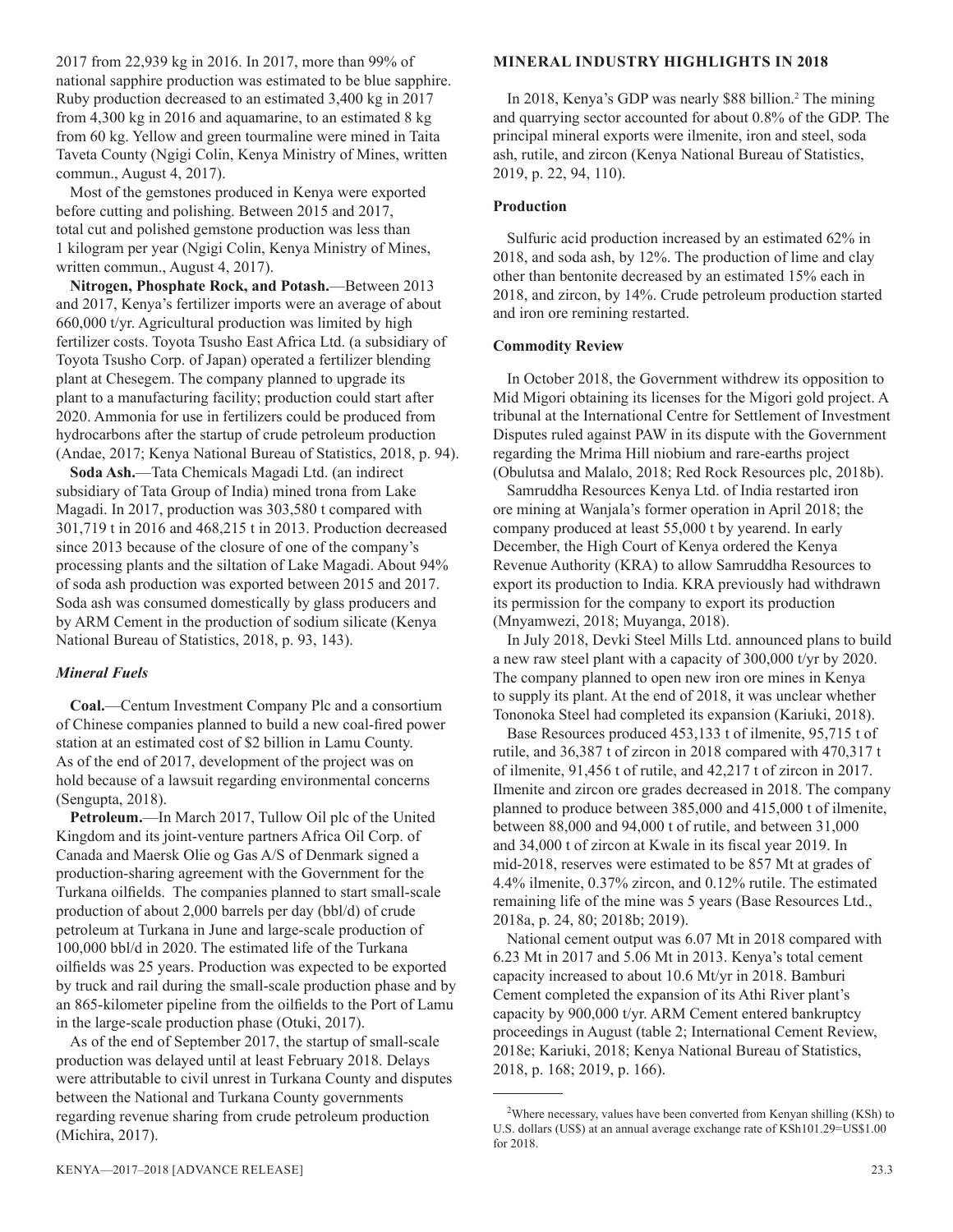Mombasa Cement planned to increase the cement capacity at its Athi River plant to 3.5 Mt/yr and the clinker capacity at its Vipengo plant to 2.5 Mt/yr. The projects were expected to be completed in 2019 or 2020. Devki Group planned to build a new plant at Mombasa with a capacity of 1 Mt/yr, and at Nakuru, 750,000 t/yr. The company expected to complete the plant at Nakuru in 2019 and the plant at Mombasa in 2020. The expansion of Savannah Cement's new plant was delayed; construction was expected to start in late 2019 or early 2020 (International Cement Review, 2018b, d; Kariuki, 2018).

Kenya's cement consumption was 5.95 Mt in 2018 compared with 5.79 Mt in 2017 and 4.27 Mt in 2013. Consumption was constrained by cutbacks in Government spending on construction (International Cement Review, 2018c; Kenya National Bureau of Statistics, 2018, p. 8; 2019, p. 166).

Soda ash production at Lake Magadi was 339,025 t in 2018 compared with 303,580 t in 2017. ARM Cement, which used soda ash in the production of sodium silicate, entered bankruptcy proceedings in August (International Cement Review, 2018e; Kenya National Bureau of Statistics, 2019, p. 141).

In 2018, a Kenyan court suspended the Lamu project, and remanded the case to an environmental tribunal. As of yearend, the dispute was unresolved (Obulutsa, 2019).

In early June 2018, Africa Oil, Maersk, Tullow, the National Government, and the government of Turkana County started production at the Turkana oilfields. The Early Oil Pilot Scheme produced 2,000 bbl/d of crude petroleum; operations were shut down for nearly 7 weeks starting on June 27 because of local protests regarding community benefits from oil production (Makore, 2018; Kenya National Bureau of Statistics, 2019, p. 160).

# **Outlook**

Cement production is likely to increase between 2019 and 2023 because of the planned new plants and expansions of existing plants. Cement demand is expected to increase because of the Government's plans to build new infrastructure, including airports, railways, and roads. The production of clay and shale, gypsum, and limestone for use in the cement industry also is likely to increase because of planned expansions of clinker production capacity.

Growth in the construction sector is likely to result in increased steel demand. Kenya's steel production could increase between 2019 and 2022 with the increase in Tononoka's capacity and the construction of Devki's new plant. Iron ore production also could increase between 2019 and 2022 as Samruddha Resources ramps up to full capacity and Devki opens mines to supply its new steel plant.

Ilmenite and zircon production are expected to decrease in 2019. Fertilizer production could increase with the opening of Fertiplant East Africa's and Toyota Tsusho East Africa's plants. The development of the Turkana oilfields will depend on political stability and the resolution of disputes regarding revenue allocation. The outlook for fluorspar, gemstones, and soda ash will depend mostly on world market conditions.

# **References Cited**

Andae, Gerald, 2017, Fertiliser from Eldoret plant now ready for sale to farmers: The Nation [Nairobi, Kenya], March 19. (Accessed August 27, 2018, at https://www.nation.co.ke/business/Fertiliser-from-Eldoret-plant-now-readyfor-sale-to-farmers/996-3856314-r2itttz/index.html.)

Base Resources Ltd., 2017, Quarterly activities report—December 2016: Perth, Western Australia, Australia, Base Resources Ltd., 11 p. (Accessed April 4, 2017, at https://baseresources.com.au/investors/reports/.)

Base Resources Ltd., 2018a, Annual report 2018: Perth, Western Australia, Australia, Base Resources Ltd., 103 p. (Accessed October 30, 2020, at https://wcsecure.weblink.com.au/pdf/BSE/02036845.pdf.)

Base Resources Ltd., 2018b, Quarterly activities report—December 2017: Perth, Western Australia, Australia, Base Resources Ltd., 9 p. (Accessed August 21, 2018, at https://baseresources.com.au/investors/reports/.)

Base Resources Ltd., 2019, Quarterly activities report—December 2018: Perth, Western Australia, Australia, Base Resources Ltd., 9 p. (Accessed October 1, 2019, at https://baseresources.com.au/investors/reports/.)

Bedinger, G.M., 2019a, Titanium mineral concentrates: U.S. Geological Survey Mineral Commodity Summaries 2019, p. 176–177.

Bedinger, G.M., 2019b, Zirconium and hafnium: U.S. Geological Survey Mineral Commodity Summaries 2019, p. 192–193.

Bolen, W.P., 2019, Soda ash: U.S. Geological Survey Mineral Commodity Summaries 2019, p. 152–153.

Business Daily, 2018, Global mining firms sue Kenya for \$3.2 billion compensation: Business Daily [Nairobi, Kenya], February 8. (Accessed August 21, 2018, at http://www.theeastafrican.co.ke/business/mining-firmssue-Kenya-compensation/2560-4296070-hi7wmr/index.html.)

Finan, Peter, and Nyabira, Beatrice, 2017, New Kenyan mining act a big step forward: DLA Piper, February 8, 2 p. (Accessed January 10, 2018, at https://www.dlapiper.com/en/abudhabi/insights/publications/2017/02/ new-kenyan-mining-act-a-big-step-forward/.)

Global Cement, 2016, ARM Cement seeks US\$138m investment from CDC Group: Global Cement, August 26. (Accessed January 10, 2018, at http://www.globalcement.com/news/item/5231-arm-cement-seeks-us-138minvestment-from-cdc-group.)

International Cement Review, 2016a, Kenya's capacity drive: International Cement Review, February, p. 106–110.

International Cement Review, 2016b, New capacity on its way: International Cement Review, July, p. 20–32.

International Cement Review, 2017, East Africa—Time to shine?: International Cement Review, September, p. 106–110.

International Cement Review, 2018a, African aspirations: International Cement Review, July, p. 154–158.

International Cement Review, 2018b, Building a strategy for Kenya: International Cement Review, July, p. 152–153.

International Cement Review, 2018c, Consumption falls in Jan–May 2018: International Cement Review, September, p. 10.

International Cement Review, 2018d, Green light for Savannah: International Cement Review, July, p. 149–151.

International Cement Review, 2018e, NSE extends ARM Cement trading suspension: International Cement Review, October, p. 12.

International Cement Review, 2018f, Ready to serve: International Cement Review, January, p. 16–24.

Jiwaji, Aamera, 2013, Laying down the law for mining companies: African Business, no. 403, December, p. 43–44.

Jiwaji, Aamera, 2014, Punch-up over scrap metal: African Business, no. 406, March, p. 94–95.

Kariuki, James, 2018, Devki plans Sh45bn raw steel processor: Business Daily [Nairobi, Kenya], July 24. (Accessed October 10, 2019, at https://www.businessdailyafrica.com/markets/marketnews/Devki-plans-Sh45bn-raw-steel-processor/3815534-4678296-2csouyz/index.html.)

Kenya National Bureau of Statistics, 2017, Statistical abstract 2017: Kenya National Bureau of Statistics, 271 p. (Accessed April 27, 2018, at https://www.knbs.or.ke/?page\_id=3142.)

Kenya National Bureau of Statistics, 2018, Economic survey 2018: Kenya National Bureau of Statistics, 312 p. (Accessed April 27, 2018, at https://www.knbs.or.ke/?page\_id=3142.)

Kenya National Bureau of Statistics, 2019, Economic survey 2019: Kenya National Bureau of Statistics, 324 p. (Accessed July 10, 2019, at https://www.knbs.or.ke/?page\_id=3142.)

Kiarie, Bernard, and Njihia, Samuel, 2014, Building on Kenyan prosperity: International Cement Review, November, p. 104–110.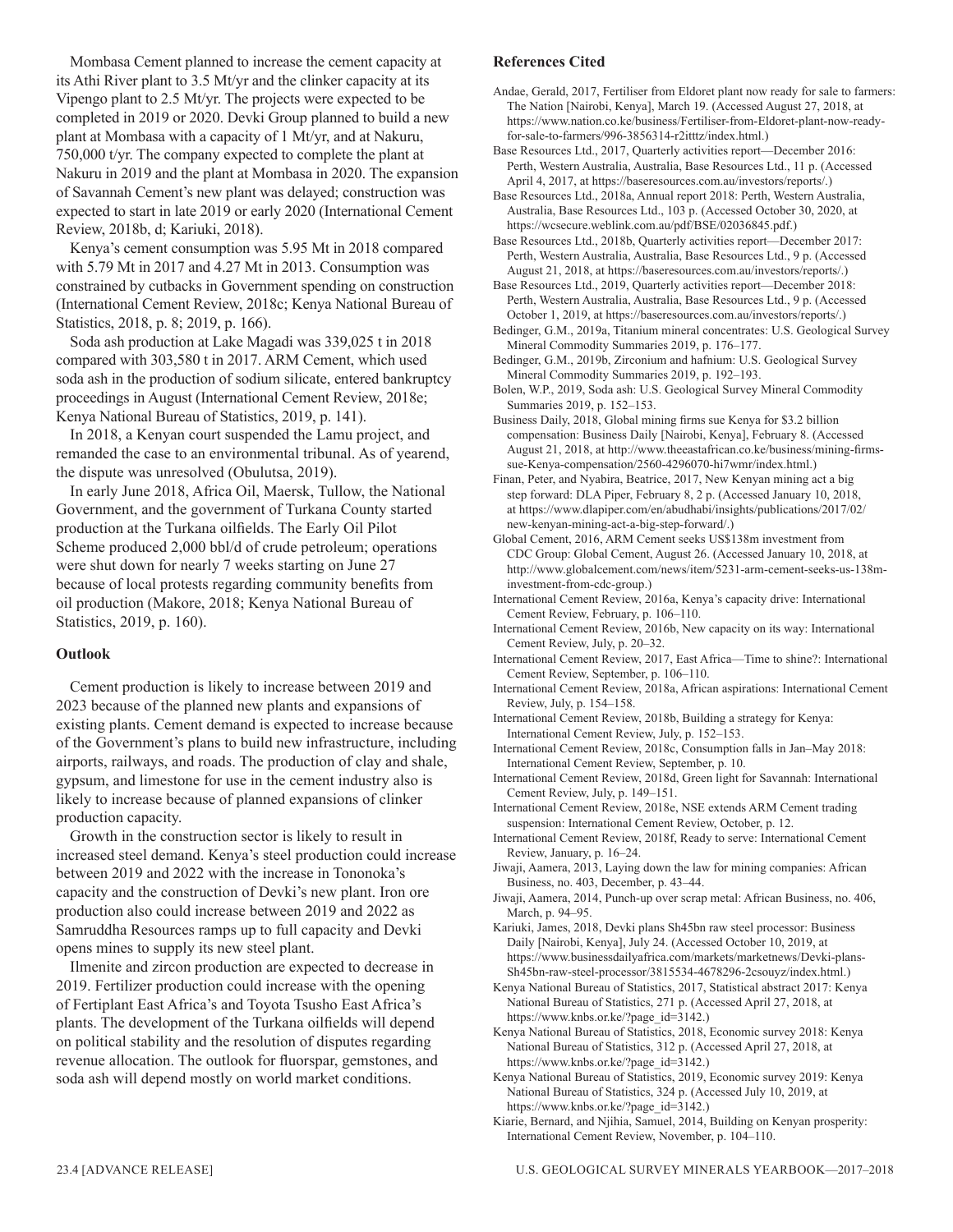Lismore-Scott, Siobhan, 2017, A Chinese squeeze? Fluorspar industry governed by uncertainty: Industrial Minerals, no. 597, October–November, p. 23–29.

Makore, Gilbert, 2018, The Early Oil Pilot Scheme—A litmus test of Kenya's oil governance: Oxfam, August 20. (Accessed August 21, 2019, at https://kenya.oxfam.org/latest/blogs/early-oil-pilot-scheme-litmus-testkenya%E2%80%99s-oil-governance.)

Michira, Moses, 2017, Kenya to wait longer for the oil trillions: The Standard [Nairobi, Kenya], October 1. (Accessed August 24, 2018, at https://www.standardmedia.co.ke/business/article/2001256097/why-kenya-shope-for-oil-trillions-remains-a-dream.)

Mkanyika, Lucy, 2017, Swazuri directs company to resume mining on disputed land in Taita: Daily Nation [Nairobi, Kenya], January 17, 2017. (Accessed June 14, 2017, at http://www.nation.co.ke/counties/taita-taveta/Wanjala-Mining-Company-Taita/1183326-3520670-4xpgaqz/index.html.)

Mnyamwezi, Renson, 2018, Iron ore mining resumes in Taita Taveta after 15 years: The Standard [Nairobi, Kenya], April 24: (Accessed August 21, 2018, at https://www.standardmedia.co.ke/business/ article/2001277974/iron-ore-mining-resumes-in-taita-taveta-after-15-years.)

Muyanga, Philip, 2018, Court clears firm to export iron ore held at port: Business Daily [Nairobi, Kenya], December 6. (Accessed October 1, 2019, at https://www.businessdailyafrica.com/news/Win-for-Indian-firm-as-courtallows-iron-ore-export/539546-4884178-1364arh/index.html.)

Mwangi, Peter, 2017, Kenya's 6 largest cement firms: Construction Kenya, December 18. (Accessed August 23, 2018, at

https://www.constructionkenya.com/5190/biggest-cement-firms-kenya/.) Ngugi, Brian, 2016, Kenyan steel firm earns Sh400m from SGR supplies:

Business Daily [Nairobi, Kenya], December 6. (Accessed August 27, 2018, at https://www.businessdailyafrica.com/corporate/Kenyan-steel-firm-earns-Sh400m-from-SGR-supplies/539550-3477372-chvxcfz/index.html.)

Obulutsa, George, 2019, Power from Kenya's planned Lamu plant could cost 10 times more than estimated—Study: Thomson Reuters, June 11. (Accessed October 30, 2020, at https://www.reuters.com/article/us-kenya-electricity/ power-from-kenyas-planned-lamu-plant-could-cost-10-times-more-thanestimated-study-idUSKCN1TC1MP.)

Obulutsa, George, and Malalo, Humphrey, 2018, UPDATE 2—Kenya wins case against Cortec Mining on rare earths, niobium licence: Thomson Reuters, October 23. (Accessed October 9, 2019, at https://www.reuters.com/article/ kenya-mining/update-2-kenya-wins-case-against-cortec-mining-on-rareearths-niobium-licence-idUSL8N1X335S.)

Otuki, Neville, 2017, Tullow Oil, Government sign production agreement: Daily Nation [Nairobi, Kenya], March 14. (Accessed January 12, 2018, at http://www.nation.co.ke/news/tullow-oil-government-sign-productionagreement/1056-3850042-o4oyl9/index.html.)

Piper, Dominic, 2016, Kenya to grasp mining chance: Australia's Paydirt, v. 1, no. 240, October, p. 26.

Red Rock Resources plc, 2018a, Progress report—African exploration assets: London, United Kingdom, Red Rock Resources plc, June 15. (Accessed August 27, 2018, at https://www.rrrplc.com/investors/regulatory-news/.)

Red Rock Resources plc, 2018b, Settlement of legal proceedings: London, United Kingdom, Red Rock Resources plc, October 22. (Accessed October 9, 2019, at https://www.rrrplc.com/investors/regulatory-news/.)

Sengupta, Somini, 2018, Why build Kenya's first coal plant? Hint—Think China: The New York Times, February 27. (Accessed August 23, 2018, at https://www.nytimes.com/2018/02/27/climate/coal-kenya-china-power.html.)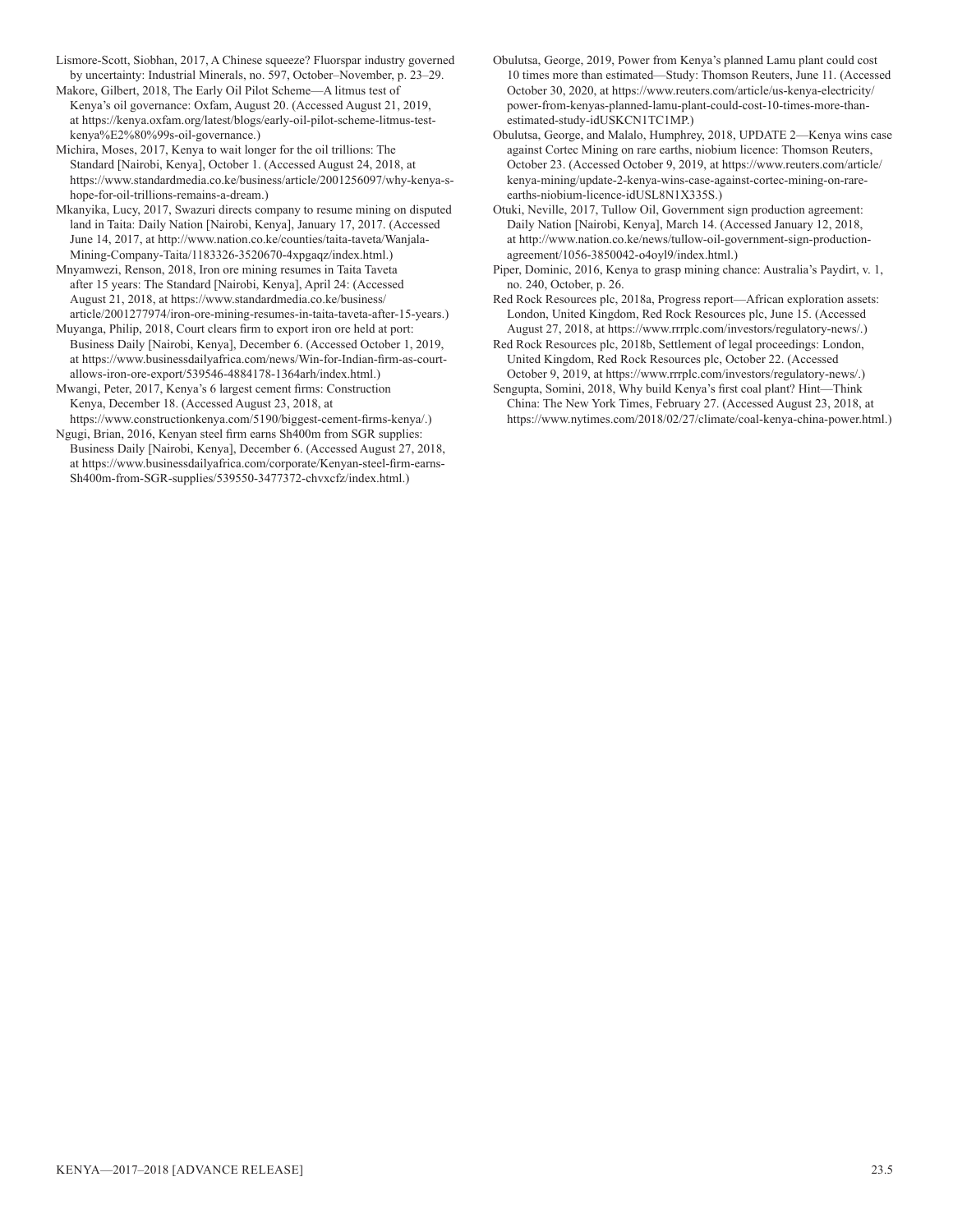# TABLE 1 KENYA: PRODUCTION OF MINERAL COMMODITIES<sup>1</sup>

## (Metric tons, gross weight, unless otherwise specified)

| Commodity <sup>2</sup>                               |                            | 2014                     | 2015                     | 2016                    | 2017                     | 2018              |
|------------------------------------------------------|----------------------------|--------------------------|--------------------------|-------------------------|--------------------------|-------------------|
| <b>METALS</b>                                        |                            |                          |                          |                         |                          |                   |
| Aluminum, metal, secondary                           |                            | $8,200$ r, e             | $8,145$ <sup>r</sup>     | $9,300$ <sup>r, e</sup> | 9,700 °                  | 9,900 °           |
| Gold, mine, Au content                               | kilograms                  | 200                      | 134                      | $160$ r, e              | 503                      | 472               |
| Iron ore, mine:                                      |                            |                          |                          |                         |                          |                   |
| Gross weight                                         |                            | $\sim$                   | $\sim$                   |                         | $-$                      | 55,000 $^{\circ}$ |
| Fe content                                           |                            | $\overline{\phantom{a}}$ | $\overline{a}$           | $\sim$                  | $\overline{\phantom{0}}$ | $31,000$ e        |
| Iron and steel:                                      |                            |                          |                          |                         |                          |                   |
| Steel:                                               |                            |                          |                          |                         |                          |                   |
| Raw steel <sup>e</sup>                               |                            | 370,000                  | 360,000                  | 410,000                 | 430,000                  | 440,000           |
| Products:                                            |                            |                          |                          |                         |                          |                   |
| Galvanized                                           |                            | 284,508                  | 256,829                  | $268,652$ <sup>r</sup>  | 262,759                  | 270,400           |
| Rolled <sup>e</sup>                                  |                            | 610,000                  | 600,000                  | 690,000 <sup>r</sup>    | 720,000                  | 730,000           |
| Lead, refinery, secondary <sup>e</sup>               |                            | 1,000                    | 1,100                    | 1,100                   | 1,400                    | 1,400             |
| Titanium, mineral concentrates:                      |                            |                          |                          |                         |                          |                   |
| Ilmenite and leucoxene                               |                            | 368,239                  | 444,999                  | 468,903                 | 470,317                  | 453,133           |
| Rutile                                               |                            | 59,348                   | 78,947                   | 88,288                  | 91,456                   | 95,715            |
| Zirconium, zircon                                    |                            | 15,004                   | 25,951                   | 39,687                  | 42,217                   | 36,387            |
| <b>INDUSTRIAL MINERALS</b>                           |                            |                          |                          |                         |                          |                   |
| Cement, hydraulic                                    | thousand metric tons       | 5,883                    | 6,353                    | $6,715$ <sup>r</sup>    | 6,230                    | 6,070             |
| $Clay$ <sup>e</sup>                                  |                            |                          |                          |                         |                          |                   |
| Bentonite                                            |                            | 110                      | 130                      | 130                     | 140                      | 140               |
| Unspecified                                          |                            | 920,000 $r$              | 880,000 r                | 940,000 r               | 950,000                  | 810,000           |
| Diatomite                                            |                            | 1,195                    | 1,090                    | $1,238$ <sup>r</sup>    | 1,406                    | 1,538             |
| Feldspar, mine                                       |                            |                          | $\overline{\phantom{a}}$ | 3                       | $-$ e                    | $-$ e             |
| Fluorspar, acid grade                                |                            | 74,000                   | 64,395                   | 42,656                  | ш.                       | н.                |
| Gemstones: <sup>3</sup>                              |                            |                          |                          |                         |                          |                   |
| Amethyst                                             | kilograms                  | $30,000$ $\degree$       | 40,243                   | 24,168                  | 48,000 $^{\circ}$        | 48,000 $^{\circ}$ |
| Aquamarine                                           | do.                        | 680 e                    | 858                      | 60                      | 8e                       | 8e                |
| Cordierite                                           | do.                        | 180 e                    | 59                       | $\mathbf{1}$            | 2e                       | 2e                |
| Garnet:                                              |                            |                          |                          |                         |                          |                   |
| Green                                                | do.                        | 1,210                    | 994                      | 1,253                   | 1,800 °                  | 1,800 °           |
| Other                                                | do.                        | 8,000 °                  | 826                      | 381                     | $2,400$ $\degree$        | 2,400             |
| Ruby                                                 | do.                        | 6,100                    | 6,000                    | $4,300$ <sup>r, e</sup> | $3,400$ e                | $3,400$ e         |
| Sapphire                                             | do.                        | 9,200 °                  | 9,810                    | 22,939 r                | 5,600 °                  | 5,600 °           |
| Tourmaline                                           | do.                        | 25,000 °                 | 15,530                   | 8,064                   | $3,700$ $^{\circ}$       | $3,700$ e         |
| Gypsum, including anhydrite, crude <sup>4</sup>      |                            | 5,900                    | 5,800                    | 5,900 °                 | 5,800 °                  | 6,000 °           |
| Lime <sup>e</sup>                                    |                            | 52,000 r                 | 52,000 r                 | 52,000 r                | 52,000                   | 44,000            |
| Salt, refined                                        |                            | 226,265 r                | 245,878 r                | 262,787 r               | 289,940                  | 290,000 e         |
| Sand and gravel, industrial, glass sand <sup>e</sup> |                            | 22,000                   | 27,000                   | 27,000                  | 25,000                   | 25,000            |
| Soda ash, natural                                    |                            | 409,845                  | 319,761                  | 301,719                 | 303,580                  | 339,025           |
| Sulfur, compounds, sulfuric acid <sup>e</sup>        |                            | $17,000$ <sup>r</sup>    | $19,000$ <sup>r</sup>    | $20,000$ <sup>r</sup>   | 21,000                   | 34,000            |
| Vermiculite                                          |                            | 440                      | 410                      |                         | $\sim$ e                 | $\sim$ e          |
| MINERAL FUELS AND RELATED MATERIALS                  |                            |                          |                          |                         |                          |                   |
| Petroleum, crude                                     | thousand 42-gallon barrels |                          |                          |                         | $-$ e                    | 330 <sup>e</sup>  |
|                                                      |                            |                          |                          |                         |                          |                   |

<sup>e</sup>Estimated. <sup>r</sup>Revised. do. Ditto. -- Zero.

<sup>1</sup>Table includes data available through October 10, 2019. All data are reported unless otherwise noted. Estimated data are rounded to no more than three significant digits.

<sup>2</sup>In addition to the commodities listed, brick clays, gravel, murram (laterite), crushed rock, and construction sand may have been produced, but available information was inadequate to make reliable estimates of output.

<sup>3</sup>Small amounts of zoisite also were produced in 2015.

<sup>4</sup>Not including gypsum production for use in cement.